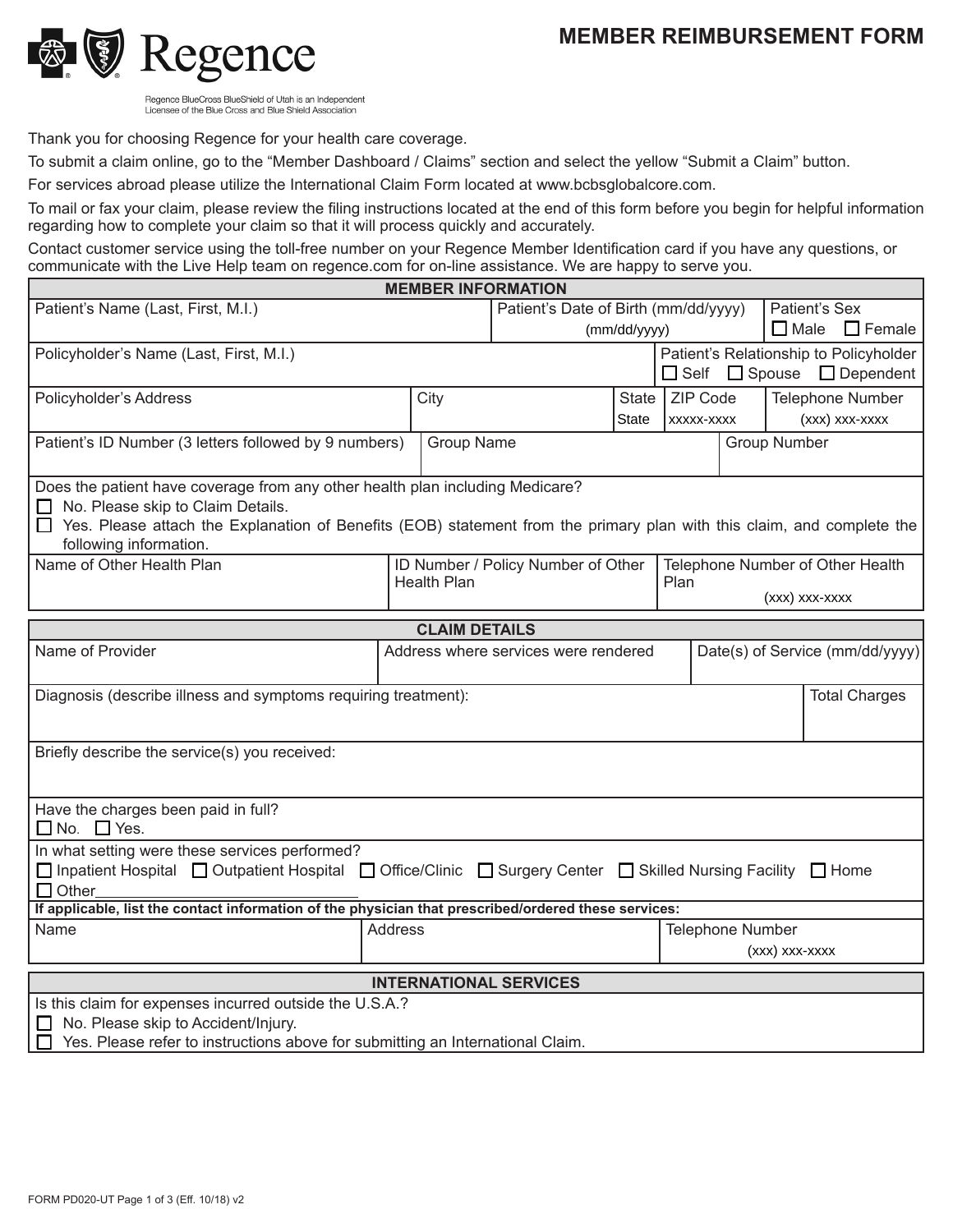| <b>ACCIDENT / INJURY</b>                                                                                                                                                                                                                           |                               |              |                               |                                                   |  |  |  |  |  |  |
|----------------------------------------------------------------------------------------------------------------------------------------------------------------------------------------------------------------------------------------------------|-------------------------------|--------------|-------------------------------|---------------------------------------------------|--|--|--|--|--|--|
| Is this claim due to an accidental injury?                                                                                                                                                                                                         | Date of accident (mm/dd/yyyy) |              | Where did the accident occur? |                                                   |  |  |  |  |  |  |
| $\Box$ No. Please skip to Signature.                                                                                                                                                                                                               |                               |              |                               | $\Box$ Home $\Box$ Work $\Box$ School $\Box$ Auto |  |  |  |  |  |  |
| $\Box$ Yes. Please complete this section.                                                                                                                                                                                                          | (mm/dd/yyyy)                  | $\Box$ Other |                               |                                                   |  |  |  |  |  |  |
| How did the accident happen?                                                                                                                                                                                                                       |                               |              |                               |                                                   |  |  |  |  |  |  |
|                                                                                                                                                                                                                                                    |                               |              |                               |                                                   |  |  |  |  |  |  |
|                                                                                                                                                                                                                                                    |                               |              |                               |                                                   |  |  |  |  |  |  |
| Description of injury:                                                                                                                                                                                                                             |                               |              |                               |                                                   |  |  |  |  |  |  |
|                                                                                                                                                                                                                                                    |                               |              |                               |                                                   |  |  |  |  |  |  |
| Please Note: If there is another party that may be responsible to pay for these services, such as homeowner's or auto insurance,                                                                                                                   |                               |              |                               |                                                   |  |  |  |  |  |  |
| please finish submitting your claim then contact an agent in our Other Party Liability department at 877-633-7877 to assist you                                                                                                                    |                               |              |                               |                                                   |  |  |  |  |  |  |
| further.                                                                                                                                                                                                                                           |                               |              |                               |                                                   |  |  |  |  |  |  |
|                                                                                                                                                                                                                                                    | <b>SIGNATURE</b>              |              |                               |                                                   |  |  |  |  |  |  |
|                                                                                                                                                                                                                                                    |                               |              |                               |                                                   |  |  |  |  |  |  |
| To be accepted, this form must be fully completed (as appropriate to the claim being submitted) signed, and have an<br>itemized bill attached.                                                                                                     |                               |              |                               |                                                   |  |  |  |  |  |  |
| Patient Signature (or legal guardian if patient cannot legally consent to services)                                                                                                                                                                |                               |              | Relationship to Patient       | Date (mm/dd/yyyy)                                 |  |  |  |  |  |  |
|                                                                                                                                                                                                                                                    |                               |              | $\Box$ Self $\Box$ Other      | (mm/dd/yyyy)                                      |  |  |  |  |  |  |
| <b>Please Note:</b> It is a crime to knowingly provide false, incomplete, or misleading information to an insurance company for the<br>purpose of defrauding the company. Penalties include imprisonment, fines, and denial of insurance benefits. |                               |              |                               |                                                   |  |  |  |  |  |  |

I certify that the above statements are correct and hereby authorize any physician, hospital, employer, union, insurance company, or prepayment organization to supply my employer and its agents any information required in connection with this claim. A photocopy of this authorization shall be as valid as the original.

 $\blacktriangleright$ 

(mm/dd/yyyy)

Signature (Subscriber or Patient) and Date Date

Thank you for choosing Regence as your health plan administrator. We recommend that you make copies of everything that is submitted for your personal records.

**Mail this claim to:** Regence BlueCross BlueShield of Utah PO Box 1106 Lewiston, Idaho 83501

Or Fax claim to: **(888) 606-6582**